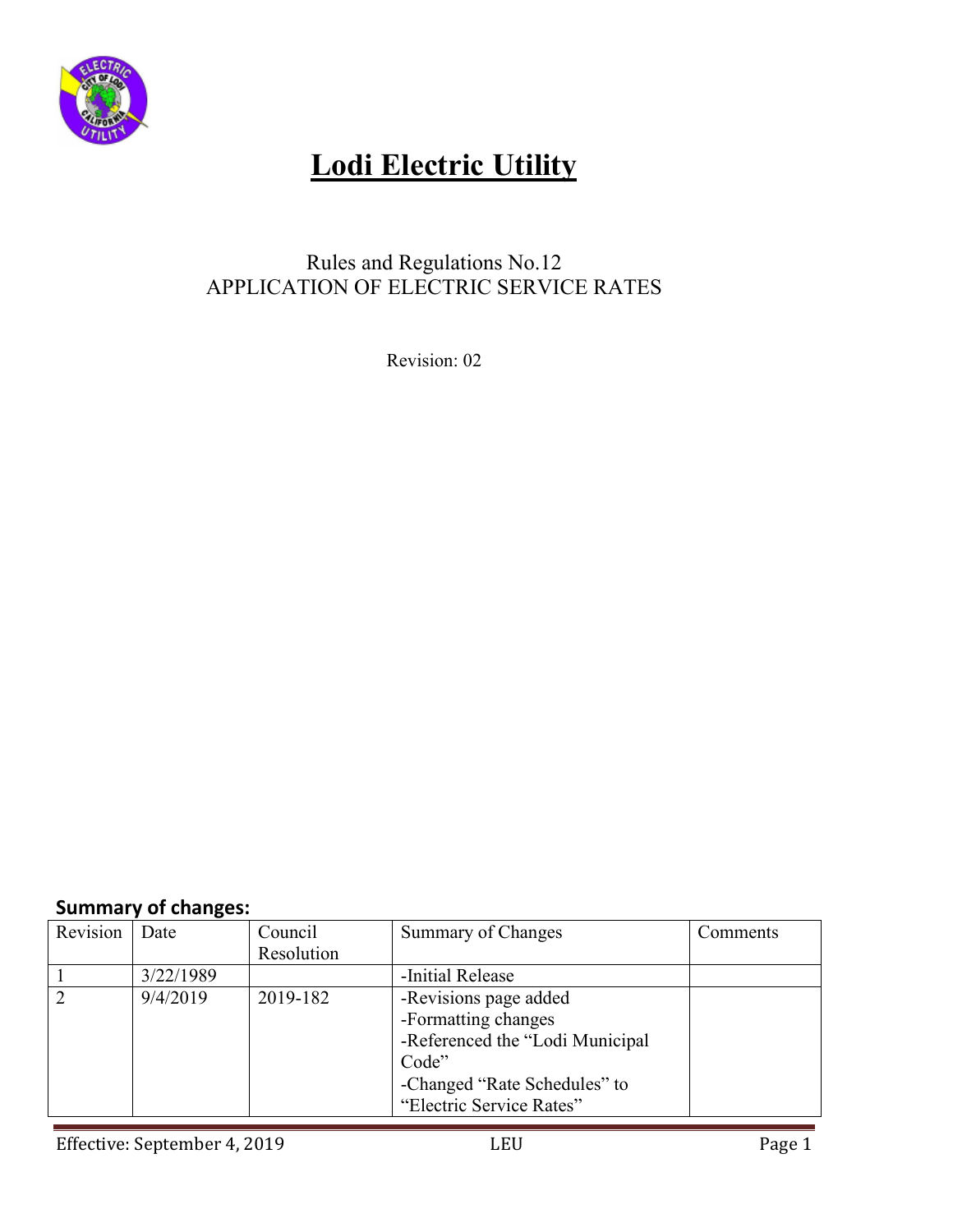

## **Lodi Electric Utility**

### Rules and Regulations No.12 APPLICATION OF ELECTRIC SERVICE RATES

#### A. Application

- 1. Bills for electric Service will be computed in accordance with the electric Service rates adopted by the City Council and applicable to the class of Service supplied to the Customer as further described in "Lodi Municipal Code" Section 13.20, Article III.
- 2. Copies of all effective electric Service rates are available for public inspection at the LEU's offices at the Municipal Service Center and at the Finance Department at City Hall.
- 3. Unless specifically provided in a rate, all rates of the City are applicable only for Service supplied entirely by the City without interconnection of the Customer's facilities with any other source of supply.
- 4. The City will take measures as may be practicable to inform all Customers who may be eligible for Service under new or modified electric Service rates.

#### B. More Than One Electric Service Rate Applicable

- 1. When more than one rate schedule is applicable, the City will assist the Customer or Applicant by making a reasonable effort to determine which applicable rate schedule will result in the lowest charges for electric Service. Such schedule will be granted to Applicant.
- 2. When a Customer requests a change to a different applicable electric Service rate when one or more electric Service rates apply, the change will become effective for Service rendered after the next regular meter reading following the date of notice to the City, provided the Customer's Service Equipment is capable of accepting potentially different City owned metering devices and such devices are available. The City will not be required to make a change in electric Service rates after the first change until 12 months of Service have been rendered under the schedule then in effect, unless a new schedule is authorized under the terms and conditions of the electric Service rates set forth in "Lodi Municipal Code" Section 13.20, Article III, or unless LEU has